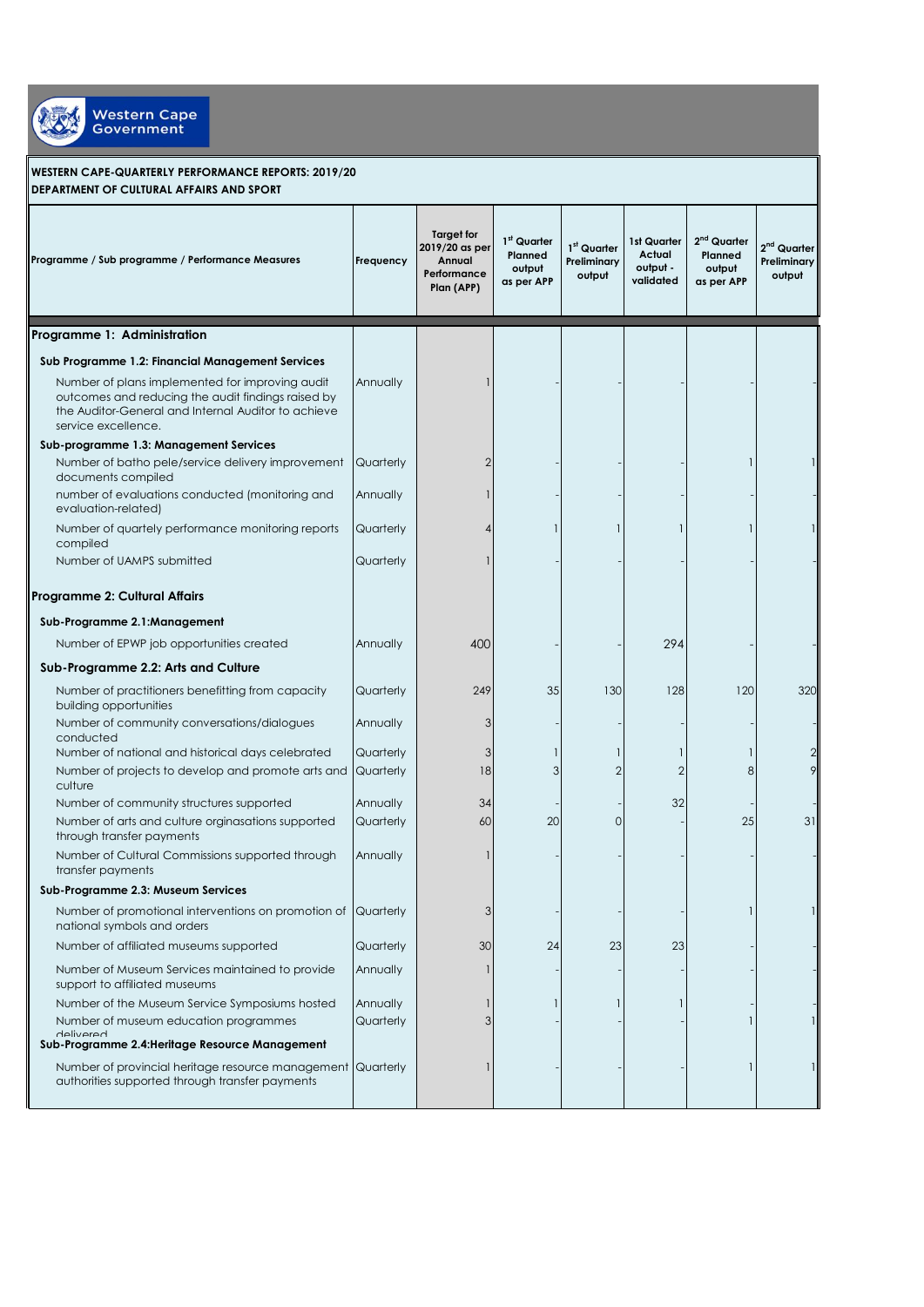| Programme / Sub programme / Performance Measures                                                                                                             | Frequency            | <b>Target for</b><br>2019/20 as per<br>Annual<br>Performance<br>Plan (APP) | 1 <sup>st</sup> Quarter<br>Planned<br>output<br>as per APP | 1 <sup>st</sup> Quarter<br>Preliminary<br>output | 1st Quarter<br>Actual<br>output -<br>validated | $2nd$ Quarter<br>Planned<br>output<br>as per APP | $2nd$ Quarter<br>Preliminary<br>output |
|--------------------------------------------------------------------------------------------------------------------------------------------------------------|----------------------|----------------------------------------------------------------------------|------------------------------------------------------------|--------------------------------------------------|------------------------------------------------|--------------------------------------------------|----------------------------------------|
| Number of geographical names verified and<br>reviewed by the Western Cape Provincial<br>Geographical Names Committee                                         | Quarterly            | 340                                                                        |                                                            |                                                  |                                                | 110                                              | 110                                    |
| Number of provincial geographical names structures<br>supported in the Western Cape                                                                          | Annually             |                                                                            |                                                            |                                                  |                                                |                                                  |                                        |
| Sub-Programme 2.5: Language Services                                                                                                                         |                      |                                                                            |                                                            |                                                  |                                                |                                                  |                                        |
| Number of language coordinating structures<br>supported                                                                                                      | Annually             |                                                                            |                                                            |                                                  |                                                |                                                  |                                        |
| Number of projects addressing the legislative<br>mandate to promote multilingualism, previously<br>marginalised indigenous languages and SA Sign<br>Language | Quarterly            |                                                                            |                                                            |                                                  |                                                | $\overline{2}$                                   |                                        |
| Number of official languages of the Western Cape<br>Province in which language services are provided                                                         | Annually             | 3                                                                          |                                                            |                                                  |                                                |                                                  |                                        |
| Programme 3: Library and Archives Services                                                                                                                   |                      |                                                                            |                                                            |                                                  |                                                |                                                  |                                        |
| Sub-Programme 3.2 Library Services                                                                                                                           |                      |                                                                            |                                                            |                                                  |                                                |                                                  |                                        |
| Number of New libraries built<br>Number of existing facility upgraded for public library<br>purposes                                                         | Annually<br>Annually |                                                                            |                                                            |                                                  |                                                |                                                  |                                        |
| Number of library materials procured                                                                                                                         | Annually             | 3300                                                                       |                                                            |                                                  |                                                |                                                  |                                        |
| Number of promotional projects conducted                                                                                                                     | Quarterly            | $\overline{11}$                                                            | 3                                                          | 3                                                | 3                                              | $\overline{2}$                                   | 2                                      |
| Number of training programmes provided to public<br>library staff                                                                                            | Quarterly            | 28                                                                         | 11                                                         |                                                  | 9                                              | 5                                                | 10                                     |
| Number of library service points                                                                                                                             | Annually             | 378                                                                        |                                                            |                                                  |                                                |                                                  |                                        |
| Number of B3 municipalities receiving replacement<br>funding transfer payments for personnel, operational<br>and/or capital expenditure on libraries         | Annually             | 15                                                                         |                                                            |                                                  |                                                |                                                  |                                        |
| Number of municipalities receiving Metro Library<br>Grant transfer payments for upgrading and<br>maintenance of libraries                                    | Annually             |                                                                            |                                                            |                                                  |                                                |                                                  |                                        |
| Number of library staff posts funded through<br>replacement funding                                                                                          | Annually             | 240                                                                        |                                                            |                                                  |                                                | 0                                                |                                        |
| Number of monitoring visits done                                                                                                                             | Quarterly            | 1491                                                                       | 376                                                        | 381                                              | 383                                            | 396                                              | 399                                    |
| Number of libraries with public internet access                                                                                                              | Annually             | 227                                                                        |                                                            |                                                  |                                                |                                                  |                                        |
| Number of monitoring visits to B3 municipalities                                                                                                             | Quarterly            | 45                                                                         | 15                                                         | 16                                               | 16                                             |                                                  |                                        |
| Sub-Programme 3.3 Archives                                                                                                                                   |                      |                                                                            |                                                            |                                                  |                                                |                                                  |                                        |
| Number of community outreach programs in libraries,<br>museums, and archives conducted                                                                       | Annually             | 28                                                                         |                                                            |                                                  |                                                |                                                  |                                        |
| Number of oral history projects undertaken                                                                                                                   | Quarterly            |                                                                            |                                                            |                                                  |                                                |                                                  |                                        |
| Number of training interventions                                                                                                                             | Quarterly            |                                                                            |                                                            |                                                  | 2                                              |                                                  | $\overline{2}$                         |
| Number of enquiries processed                                                                                                                                | Quarterly            | 5 0 0 0                                                                    | 1 400                                                      | 1 485                                            | 1 485                                          | 1 400                                            | 2058                                   |
| Number of visits by researchers to the Archives                                                                                                              | Quarterly            | 8700                                                                       | 2750                                                       | 2 1 2 1                                          | 2 1 2 1                                        | 2750                                             | 2750                                   |
| Number of archivalia (documents) restored                                                                                                                    | Quarterly            | 570                                                                        | 150                                                        | 150                                              | 150                                            | 140                                              | 140                                    |
| Number of linear meters of transfers received from<br>governmental bodies                                                                                    | Quarterly            | 270                                                                        | 65                                                         | 65                                               | 66                                             | 75                                               | 76                                     |
| Number of records consulted by researchers                                                                                                                   | Quarterly            | 47500                                                                      | 12 550                                                     | 8 6 0 7                                          | 8 6 0 7                                        | 12 550                                           | 15 25 1                                |
| Number of linear metres arranged                                                                                                                             | Quarterly            | 240                                                                        | 65                                                         | 66.35                                            | 66                                             | 65                                               | 65.80                                  |
| Number of Departments receiving focused ECM<br>support                                                                                                       | Annually             | 2                                                                          |                                                            |                                                  |                                                |                                                  |                                        |